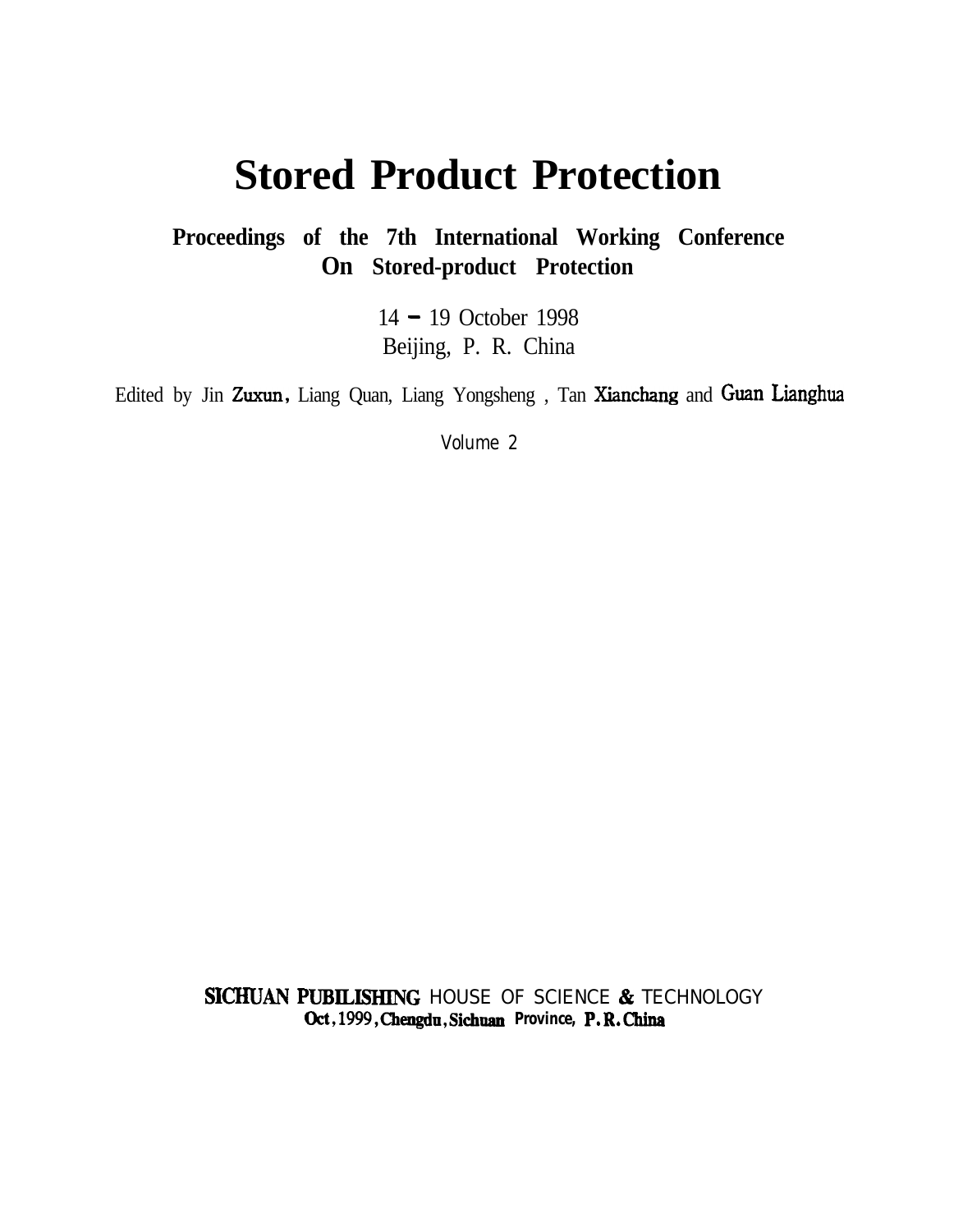# **The utility of spatial analysis in management of storage pests'**

R. T. Arbogast and R. W. Mankin'

#### *Abstract*

The risk posed by chemical pesticides to environmental quality and human health makes it necessary to seek safer methods of pest management. New programs, which would make judicious use of chemicals but rely mainly on alternative methods, will require comprehensive monitoring procedures to estimate degree and location of insect infestation. Spatial analysis by contour mapping of trap counts is useful for this purpose. as well as for assessing the effectiveness of control intervention. Spatial analysis will often provide the only form of trap interpretation needed. Its utility in managing stored-product insects in various storage situations is illustrated by examples taken from field studies.

# **Introduction**

Historically, management of stored-product insects has relied heavily on application of chemical pesticides, but increasing awareness of the risks these chemicals pose to environmental quality and human health, has made it necessary to seek safer methods. Development of insecticide resistance has aggravated the problem and increased the need to develop pest management programs that are less chemical-dependent. These new programs, which would make judicious use of chemical pesticides but rely mainly on alternative methods, will require accurate and comprehensive monitoring of pest populations. Monitoring will not only detect infestation, but also estimate its degree and location. Thus monitoring will guide the timing and targeting of control applications, eliminate the need for routine preventive treatment, reduce the area treated with insecticides. and aid in the application of nonchemical methods.

Research over the last two or three decades has produced a variety of traps that are effective in detecting insect pests

in bulk commodities and storage structures (Burkholder 1984, Cogan et al. 1991, Loschiavo 1975, Loschiavo and Atkinson 1973, Mullen 1992, Trematerra et al. 1994, Vick et al. 1990, White et al. 1990). Currently available traps are better for this purpose than conventional grain sampling methods, but development of theory needed to interpret trap catch has lagged behind. Trap catch can be defined as the number of insects captured by a given type of trap in a specified period of time. The value of traps in monitoring pest populations is diminished by our limited ability to relate trap catch to population density, or some action to be taken. This limitation is widely recognized by storage specialists. Wilkin and Fleurat-Lessard( 1991) showed that detection and estimation of low-level infestation  $\zeta \leq 5$  insects/kg) in grain bulks by spear sampling is unreliable, and noted the serious problem this poses for calibration of trapping methods. They concluded, in fact, that it may be impossible to relate trap catch to population density and suggested that some system of risk factor be devised instead. Their conclusion is supported by the findings of Lippert and Hagstrum ( 1987) in a study of wheat stored on Kansas farms. which showed poor correlation between number of insects trapped and number of insects in grain samples. Yet, Roesli and Jones ( 199-l) reported good correlation between numbers of psocids in spear samples of wheat and numbers captured in probe, pitfall and bait bag traps. Also. Haines et al. ( 1991) found that bait bags captured insects in proportion to their population density in stacks of bagged milled rice. Wilkin  $(1990)$  recognized two categories of risk  $-$  the probability that insects would be detected by a customer and the effect of further storage on quality and presented a scheme for interpreting trap catch in terms of action to be taken. Pinniger (1991) pointed out the need, in commercial facilities, for a trapping strategy designed specifically for each trap type. pest species and situation. He outlined a scheme. based on action thresholds set by experience and the needs of industry, that can be adapted to different environments and pests.

There are clearly two types of trap interpretation. for which we propose the terms ' representative ' and ' indicative' Representative interpretation posits that trap catch represents a population density to which it can be converted mathematically. Attempts to determine the required mathematical relationships empirically have had mixed results, as already noted. There has been some progress in deriving the relationships theoretically ( from

This article reports the results of research only. Mention of a proprietary product does not constitute an endorsement or a recommendation for its use by USDA.

Center for Medical, Agricultural and Veterinary Entomology, ARS USDA, P.O. Box 13565. Gainesville. FL 32604, USA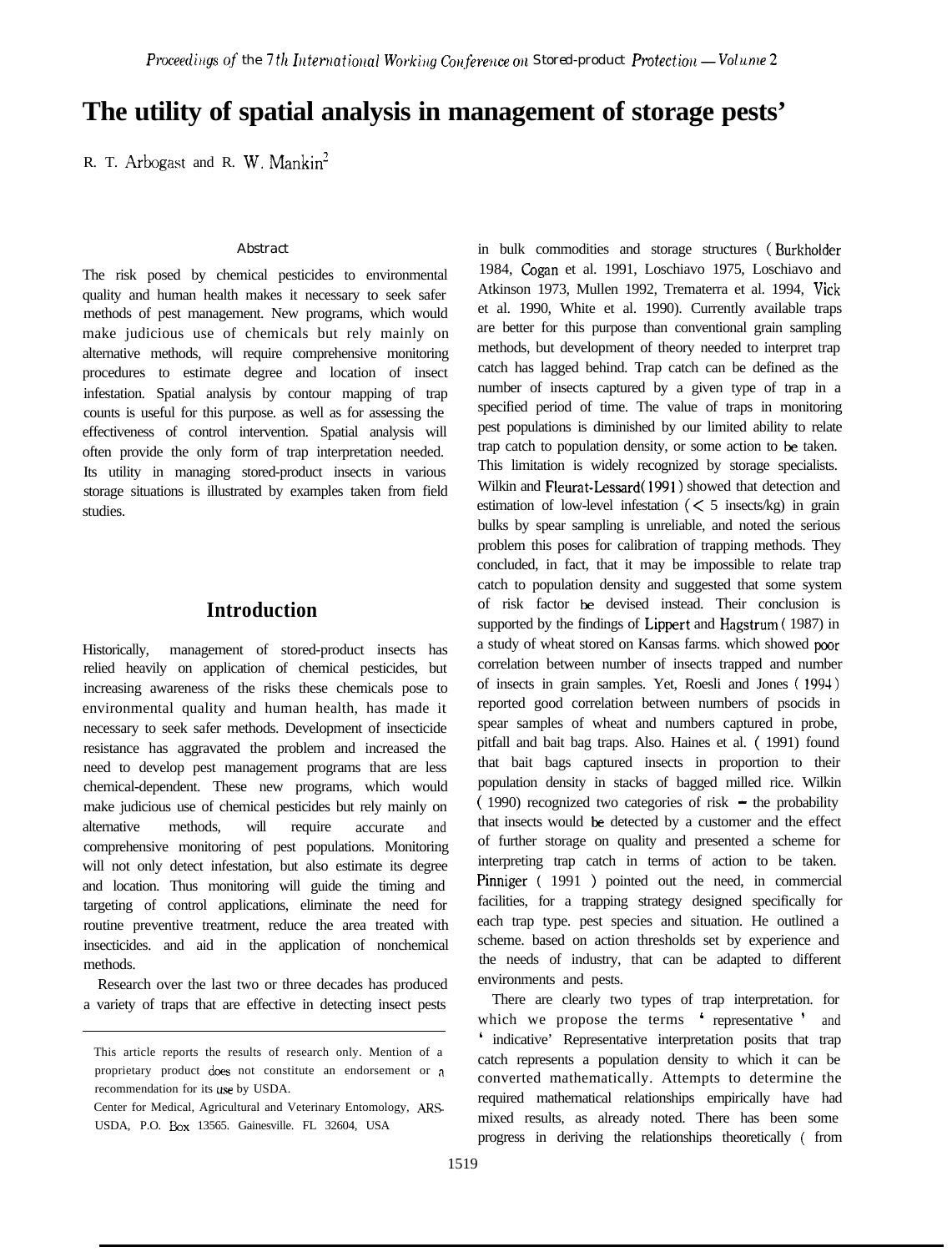first principles). Wileyto (1994a, 1994b, 1994c, 1995) and Wileyto et al.  $(1994)$ , for example. developed a selfmarking recapture method based on a Markov chain model. and Jansen ( 1979) proposed a method for interpreting pitfall trap capture by treating insect movements as twodimensional Brownian motion.

Indicative interpretation posits that trap catch is an indicator of action to be taken. Indicator values may be either numerical ('When mean trap catch in the stored wheat exceeds two insects, control intervention is indicated. ' ) or numerical-spatial ( ' Control intervention is indicated for all areas of the store in which the probability of capturing two or more insects per trap exceeds 95% . ' ). Numerical-spatial values are more useful, because they not only indicate when treatment is needed but also where.

Pierce ( 1994) successfully located hidden infestations of cigarette beetles and pyralid moths in food warehouses using pheromone-baited traps and triangulation based on the inverse relationship between the number of insects in a trap and the proximity of an infestation. Geostatistical techniques (Isaaks and Srivastava 1989, Rossi et al. 1992. Liebold et al. 1993 ) can also be applied to discover the spatial distribution of insect populations (Brenner 19Y3, Breneer and Pierce 1991, Arbogast et al. 1998, Brenner et al. <sup>1998</sup> ). These techniques have not yet been applied extensively in a storage context, but they offer means of describing spatial patterns in grain bulks, warehouses, processing plants and retail stores. Their application will improve pest management capability by locating foci of infestation and points of control failure. The present paper treats spatial analysis of insect populations by contour analysis of trap catch. This is a powerful method of indicative interpretation, the utility of which will be illustrated by a number of examples from field studies.

# **Materials and Methods**

#### **Spatial analysis**

Spatial analysis is a three-dimensional analysis in which two dimensions  $(x, y)$  represent the positions of points on a horizontal plane, and the third  $(z)$  represents data associated with the points. The data can be visualized as elevations above or below the plane. Data consist of: (1) measured numerical values ( numbers of insects, temperature. moisture content, insecticide residue, etc. ) or derived numerical values ( differences, ratios, probabilities, etc. ) associated with fixed points on the horizontal plane and  $(2)$  the x, U-coordinates of the fixed points. All variables are treated as continuous although insect counts are discrete. The points are fitted to a threedimensional surface representing the variable ( z-axis) as a function of position on the  $x$ ,  $y$ -plane. The surface can be represented in two dimensions by a contour map, which

shows the configuration of the surface by means of isolines (contours). drawn at regular intervals of  $z$ , on the  $x$ ,  $y$ plane throught the origin. Each contour represents the intersection of a horizontal plane with the surface, which means that all points on a contour have the same z-value.

We used Surfer Version 6.02 (Golden Software, Golden, Colorado) for contour analysis. This software posts observed z-values to coordinates on a map of the facility (storage bin. warehouse. retail store, etc. ), entered as a base map. and then creates a denser grid of  $z$ -values by interpolation. using one of several avaliable algorithms. We used radial basis functions with multiquadric algorithm. which is flexible and provides a good overall interpretation of most data sets (Keckler 1995). After interpolating, the software produces contours of  $z$ , based on the interpolated grid values. Goodness of fit is estimated by calculating residuals - differences between observed numbers and numbers predicted by the fitted surface.

Residuals and other derived values, such as differences and probabilities. can also be mapped by means of contour analysis. Spatial changes are best examined by grid subtraction, which is done by subtracting the value of each node in a grid from the corresponding node values of a second. identical grid; the differences are then assigned to corresponding nodes of a third grid and difference contours drawn. Areas of increase are indicated on difference plots by positive contours and areas of decline by negative contours.

In targeting areas for treatment, it is helpful to draw contours of indicator variables, rather than raw trap counts, because indicator variables are affected less by unusually large counts. Indicator variables are obtained by converting trap catch to probability. Trap locations are first sorted in descending order by the number of insects captured, then cumulative and normalized trap catch are calculated for each location The normalized catch ( cumulative trap catch divided by the total number of insects in all traps) gives the probability of an equal or higher catch. An indicator value of 1 is assigned to all locations for which probability equals or exceeds some set level or action threshold (determined by experience and the needs of industry) and a value of 0 is assigned to the remainder.

### **Bulk grain**

Seed grain is stored in bulk for various periods of time until it can be processed and bagged. Insect pests present a threat during storage, so the grain is usually fumigated immediately after storage and again whenever serious infestation becomes evident. During the summer of 1996, we monitored insect populations in oats stored at a seed processing plant in north central Florida. The oats were stored on June 25 in a cylindrical metal bin (5.5 m high by 5.5 m in diameter) and fumigated with phosphine 2 days later. On July 17, we placed eight polyethylene grain probe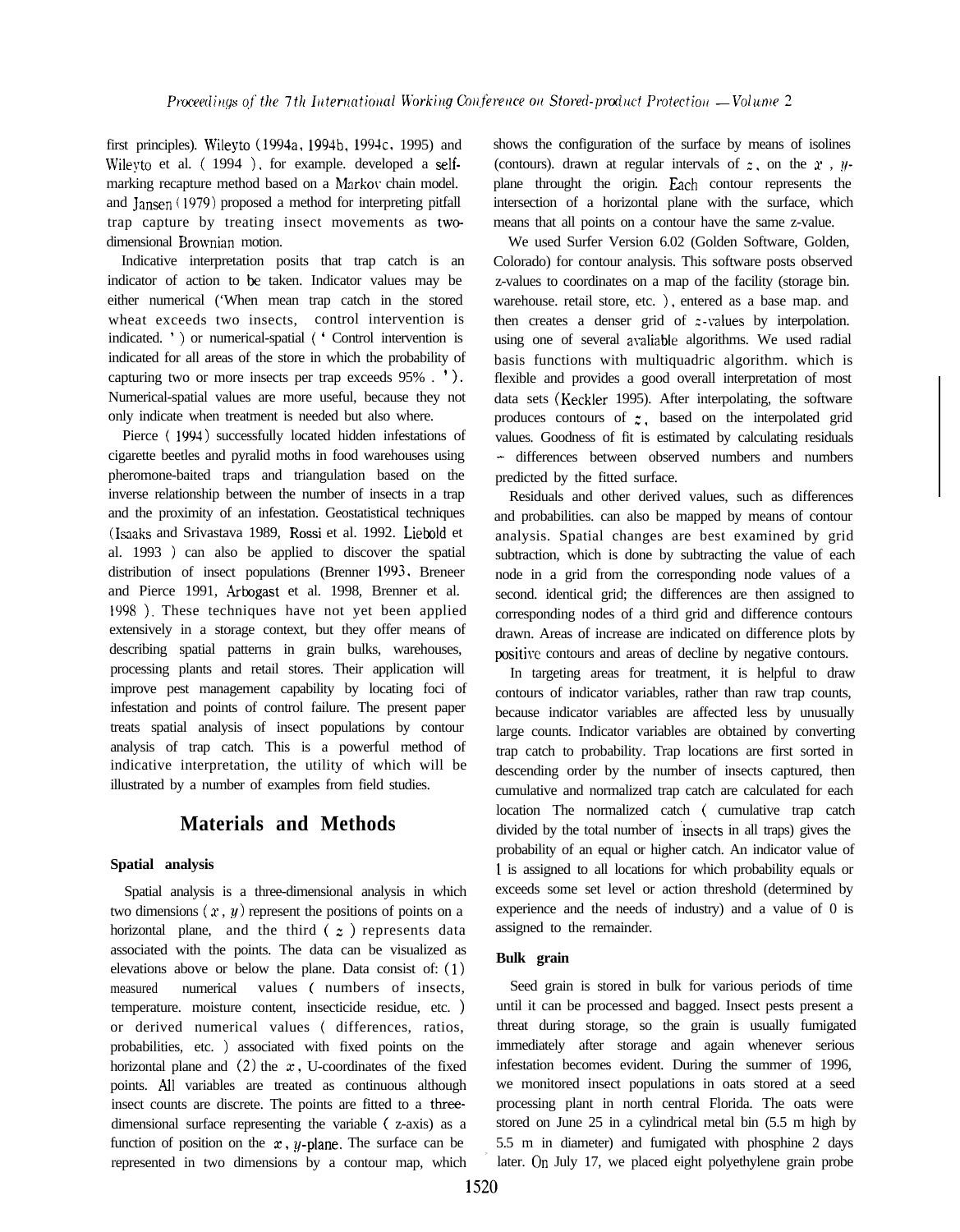traps (Barak et al. 1990) just below the grain surface (Fig. 1). For convenience, trap locations were expressed in polar corrdinates ( with  $\theta$  = degrees measured counterclockwise from east and  $I' =$  distance from the center of the bin) and then converted to rectangular coordinates ( $x = r \cos\theta$ ,  $y = r$  $\sin\theta$ ) for contour analysis. Insects were removed from the traps and counted at weekly intervals until September 12, when a second fumigation became necessary. We removed the traps on that date, and the grain was fumigated 3 days later by placing aluminum phosphide tablets on the grain surface and in the aeration duct, which was then sealed. The traps were replaced on September 24, after the phosphine level had declined to 0.07 ppm. Trap data for psocids, collected before and after the second fumigation, are presented as an example of spatial analysis in bulk grain for assessment and documentation of treatment efficacy. Psocids were selected, not because of their pest status in this particular situation. but because their large numbers provided excellent data for purposes of illustration.

#### **Warehouses**

In the spring of 1998, we had an opportunity to study an insect infestation of bagged saw palmetto berries,  $Serevoa$ repens (Bartram) Small. stored in a steel warehouse (30.5) by 15.2 m ) in central Florida. The berries, which are ground and used as a nutritional supplement for prostate and urinary well-being, are harvested from their natural habitats, largely pine flatwoods in southeastern U. S. They *are* then heat dried. bagged. and stored until they can be shipped to end processors in Europe and elsewhere.

The infestation in the Florida warehouse involved mainly fire species of stored-product insects:  $Plodia$  *in terpunctella* ( Hiibner 1, *Cadva caudel/a* ( Walker ), *Lasicdema*  $s$ erricorne<sup>(Fabricius), Tribolium castaneum<sup>(Herbst),</sup></sup> and *Oruzaephilus mercator* (Fauvel). Moths were monitored with phermone-baited sticky traps ( SP-Locator traps with Minimoth lures. AgriSense. Mid Glamorgan, UK), and beetles were monitored with pitfall traps (FLIT-TRAK  $M^2$ , TRÉCÉ, Salinas, California) baited with  $L$ . *sem'come* and *Tribolium* pheromones and a food attractant oil (furnished with the traps). A moth trap and a beetle trap were placed at each of the locations indicated in Fig. 3. Trap location was specified in rectangular coordinates with the origin at one corner of the warehouse. Some moth traps were attached. by means of Velcro, to the walls of the warehouse, with the sticky surface oriented horizontally. Others were attached, to the tops of wooden stakes supported by stands on the floor or to bags on top of the stacks. They were located at heights ranging from 1.2 - 3.8 m. Beetle traps were placed either on the floor or on top of the stacks  $(0.0 - 3.4 \text{ m})$ . Trap catch was recorded daily for 4 days, and insects were removed from the beetle traps. Moth traps (but not the lures) were replaced as necessary,

usually every day.

This study illustrates spatial analysis of trap counts for mapping the distributions of several insect species in a warehouse containing packaged raw commodities. Total numbers of C. *cautella* and 0. *mercator* trapped over the 4-day period were selected for purposes of illustration.

#### **Retail stores**

Our third example is from a study of P. *interpanctella* infestations in retail department stores. Much of the area in these stores is devoted to merchandise not susceptible to moth infestation, but the stores also carry highly susceptible items such as pet food, and these items are sometimes damaged and contaminated by insects. Flying moths can occur anywhere in a store, and because retail department stores often include restaurant facilities, the moths sometimes cause problems with health inspectors. Retailers and pest control operators that service retail stores need monitoring methods that are quick, easy to use, inexpensive, and inconspicuous.

We monitored moth populations in three stores using SP-Locator traps. These traps are small enough (7 by 10 by 1.5) cm) to conceal under shelves, to which they were attached with Velcro for easy removal and replacement when making counts For spatial analysis of trap counts, trap locations were specified in rectangular coordinates with the origin at one corner of the store. The traps were distributed as well as possible throughout each store, but locations suitable for trap placement were not uniformly available. To minimize the number of traps with no captures, we placed more in areas likely to support insect infestation, such as in the pet food and grocery departments. Moths were counted 1 hour after the traps were set and again after  $-1$ ,  $24$ ,  $-48$ ,  $-72$  and  $-96$ hours. Moths were detected in all three stores, but the level of infestation varied considerably from one to another. In the most heavily infested store, we did two trapping tests. separated by about five weeks. The first test involved the entire store, and the second was limited to pet supplies and adjacent sections. Our example is based on the cumulative mumber of moths captured over a 96-hour period during the second test. Twenty-five traps were deployed in these sections as shown in Fig. 4, with the 14 traps in pet supplies located as in the initial test.

# **Results and Discussion**

### **Bulk grain**

During the week immediately preceding fumigation. the mean trap catch  $(\pm \text{ SE})$  of Psocoptera in the oats at the Florida seed processing plant was 195.9 ( $\pm$  61.3) insects/ trap, and the popultaion was concentrated along a northsouth line with the highest numbers just southwest of the bin center (Fig.  $1A$ ). About two weeks later, following the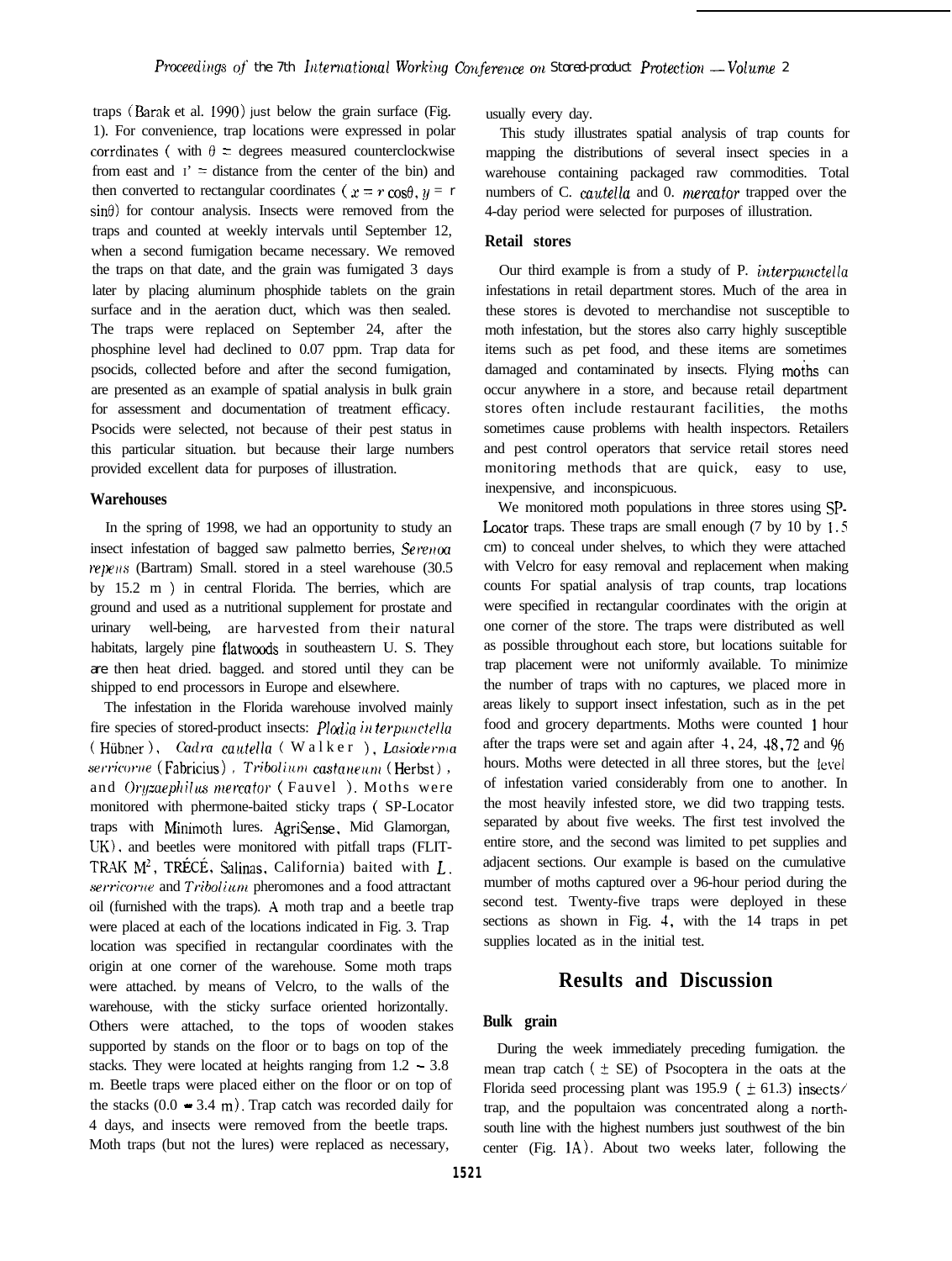second fumigation, mean trap catch  $(\pm S$ E) had declined to 50.0 ( $\pm$  13.9 ) and the spatial distribution had changed markedly (Fig. 1B). The population center had shifted to a point just northeast of the bin center. Difference contours show a decline in trap catch over most of the grain surface, but with two small areas of population increase  $(Fig, 1C)$ . The contour maps (Fig. 1) show that the second fumigation reduced the psocid population significantly but did not eliminate the infestation. Changes in density and distribution of the population following fumigation are shown more graphically by three-dimensional portrayal of the contour surfaces (Fig. 2). The contour maps above the surfaces are the same as those in Figs.  $1A$  and  $1B$ , but displayed from a different perspective.

The problem with the fumigation can be explained in part by the way it was done. First, the storage bin was not gas tight, and no effort was made to seal it. Second, the aluminum phosphide pellets were simply placed on the grain surface or in the aeration duct (which was not used). None were probed into the grain, so penetration of the gas into the bulk was probably poor, as indicated by areas showing low levels of population decline or even slight population increase. These areas, in which gas penetration was apparently more imparied than elsewhere ( possibly by concentrations of fine material blocking the intergranular space), should be given special attention if a corrective treatment is done. The potential value of spatial analysis in guiding follow-up spot treatments is evident, even in the rather small grain bulk of our example. But its greatest value would be realized in treatment of much larger grain bulks.

#### **Warehouses**

Trapping and contour analysis effectively mapped the distribution of each pest species in the warehouse, and located foci of infestation, mostly in the stacks of bagged saw palmetto berries (Fig. 3.) *Oryzaephilus mercator* was limited to stacks  $S<sub>2</sub>, S<sub>3</sub>$ , and  $S<sub>4</sub>$ , with the major center of infestation in S-4 (Fig. 3A). *Cadra cautella* was widely distributed with major centers in stacks S-3 and S-5 and in an area, adjacent to the store room and rest room, used for storage of empty burlap bags and equipment (Fig. 3B).

The situation at the time of our study presented a difficult pest management problem. Consumers want a pure product free of chemical contamination, so no pesticides could be applied to the berries. Treatment with modified atmospheres was considered, but rejected as economically unfeasible. Finally, the berries were run through the drier a second time (at about 52 to 57 $\degree$ C) to eliminate the insect infestation before shipment. The costs accrued (moisture loss, fuel, and labor) were significant.



Fig. 1. Spatial distribution of Psocoptera captured in grain probe traps just below the surface of oats stored in a metal bin in north central Florida. Solid dots indicate trap positions. Contours in A and B indicate the total number of insects captured in one week. (A) Distribution just before phosphine fumigation. (B) Distribution about two weeks later, after phosphine fumigation.  $(C)$  Difference contours showing change in distribution. Negative contours indicate areas of population decline (shaded) and positive contours represent areas of population increase.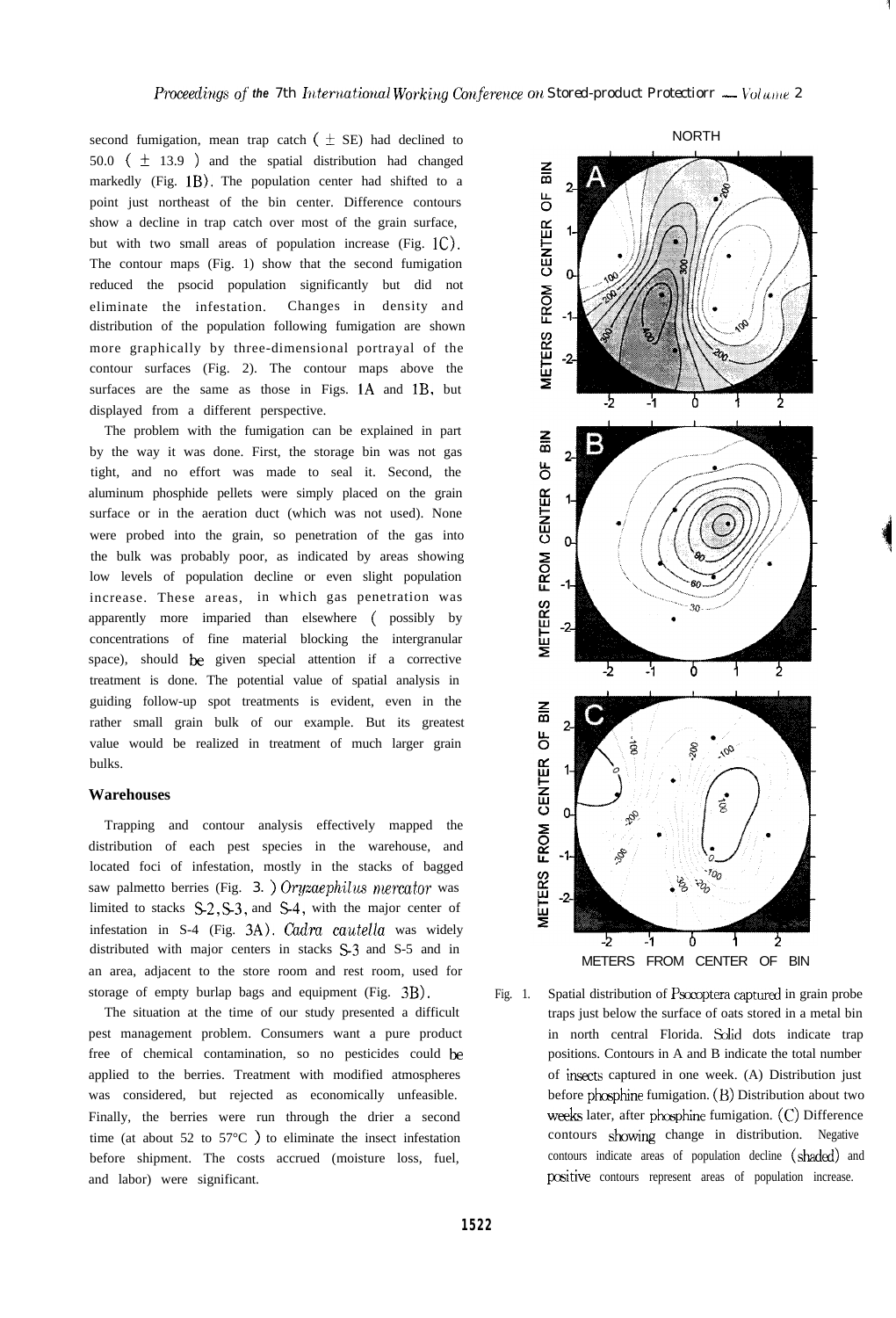

**Fig. 2.** Spatial distribution of Psocoptera captured in grain probe traps just below the surface of oats stored in a metal bin in north central Florida, illustrated by contour maps and the three-dimensional surfaces they represent. Solid dots indicate trap positions. Contours indicate the total number of insects captured in one week. ( A) Distribution before phosphine fumigation. (B) Distribution about two weeks later, after phosphine fumigation.

We learned of the infestation after most of the berries in the warehouse had been shipped. The infestation had become severe, and the remainder of the berries were due to be shipped. We did a study to determine if trapping and spatial analysis would be effective in locating foci of infestation, thus indicating potential for the method in long term monitoring. Because our results were positive, we are now planning a study to determing the effectiveness of the method in detecting and pinpointing low levels of infestation

in natural product warehouses, so spot treatments can be applied when and where they are needed.

#### **Retail stores**

Initial trapping in the retail store indicated a heavy infestation of *P. irlterpunctella* involving most of the the pet supply department. The infestation was apparently restricted to this department, because only three moths were captured elsewhere, and two of these were captured nearby. Follow-up trapping, which was restricted to pet supplies and adjacent areas, showed four well-defined foci of infestation ( Fig. 4 ). These encompassed shelves with birdseed and dog food as well as items not susceptible to infestation, such as cat litter and flea treatments. However, in all foci, the enclosed space between the bottom shelves and the floor held accumulations of infested pet food and birdseed. A few moths were captured in the garden shop and in the pharmacy area immediately adjacent to pet supplies, and these captures are reflected in the contours of raw trap counts (Fig. 4A). However, most of the traps in the pharmacy captured no moths, and the contours near the leftfront corner of the store are an artifact of interpolation. This artifact illustrates the importance of assuring that the edges of an area to be mapped are adequately represented by traps. The artifact could have been avoided by placing a few traps along the wall near the origin. This was not done, because this corner of the store was occupied by the prescription center and was not accessible.

The foci of infestation are shown more clearly by contours of indicator variables (Fig. 4B) calculated from the raw trap counts (Fig. 4A). Indicator variables are defined to suit the needs of a particular situation, as determined by some action threshold. Here they were defined so that the contours representing a value of 1 enclose an area in which  $>95\%$  of the moths were captured. Stated another way, these contours enclose an area in which 95% of trap captures are expectd to occur. This is the area that requires treatment. Treatment in this case would consist of removing infested items, cleaning the floor under the bottom shelves, and perhaps applying an insecticide in some areas. Long-term pest management would require improved sanitation and better rotation of stock. Sanitation would be made easier by eliminating the kickplates that cover the space beneath the bottom shelves.

The results of this study suggest that a sufficient number of well-distributed pheromone traps followed by spatial analysis of trap counts is enough to detect infestations of *P. iwterpuxctella* and locate foci of infestation, which are two of the main objectives of monitoring in retail stores. A third objective is to assess the effectiveness of treatment by follow-up monitoring. Spatial analysis of trap counts serves all three purposes, and no other form of trap interpretation is required.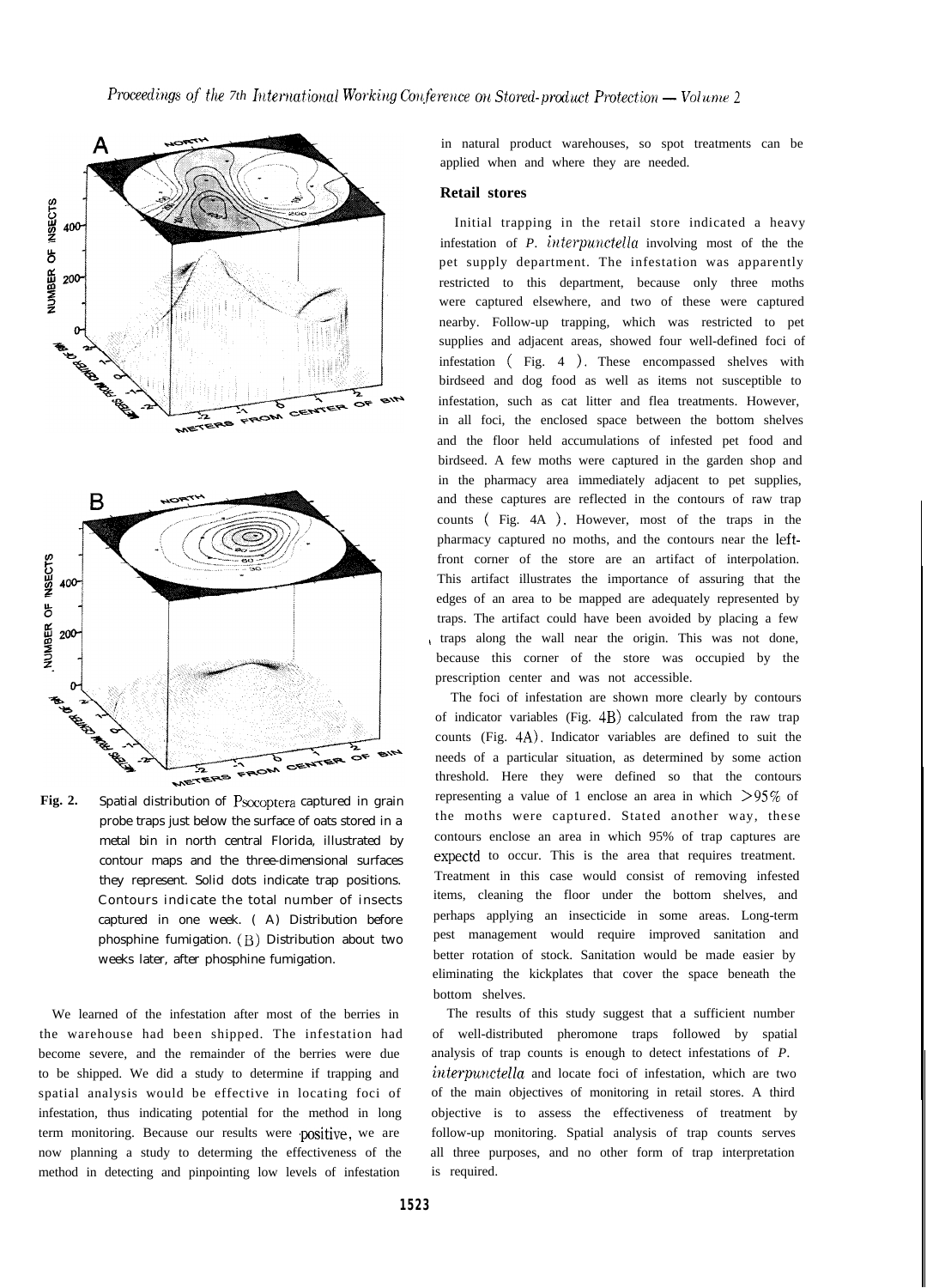

**Fig. 3.** Spatial distribution of insects infesting bagged saw palmetto berries in a warehouse in central Florida. Fine lines enclosing designations  $S_1$ ,  $S_2$ ,  $\cdots$  Indicate stacks of bags. Solid dots indicate trap positions. Contours indicate the total number of insects captured in four days. (A) *Oryzaephilus mercutor* sampled with baited pitfall traps. *(B) Gzdru cuutella* sampled with pheromone-baited sticky traps.

analysis of trap counts in monitoring storage pests. Contour in this conference by David Rees, of monitoring phycitine maps provide excellent visuals that show storage and retail moths in a cereal plant, provides an excellent example of store mangers the extent and location of pest problems. how trapping and contour analysis can be used in concert to They provide decision support in determining the type, eliminate the need for chemical treatment altogether. This timing, and targeting of control intervention. They technique should find increasing use in the future, as document the results of control intervention and indicate the pressure to eliminate pesticide risk continues to mount. extent and location of control failure. Finally, they reduce

pesticide risk by eliminating the need for routine chemical **Conclusions** treatment, by making it possible to precisely target pesticide applications, and by suggesting and guiding the application The three cases presented illustrate the utility of spatial of nonchemical methods. The case study, presented earlier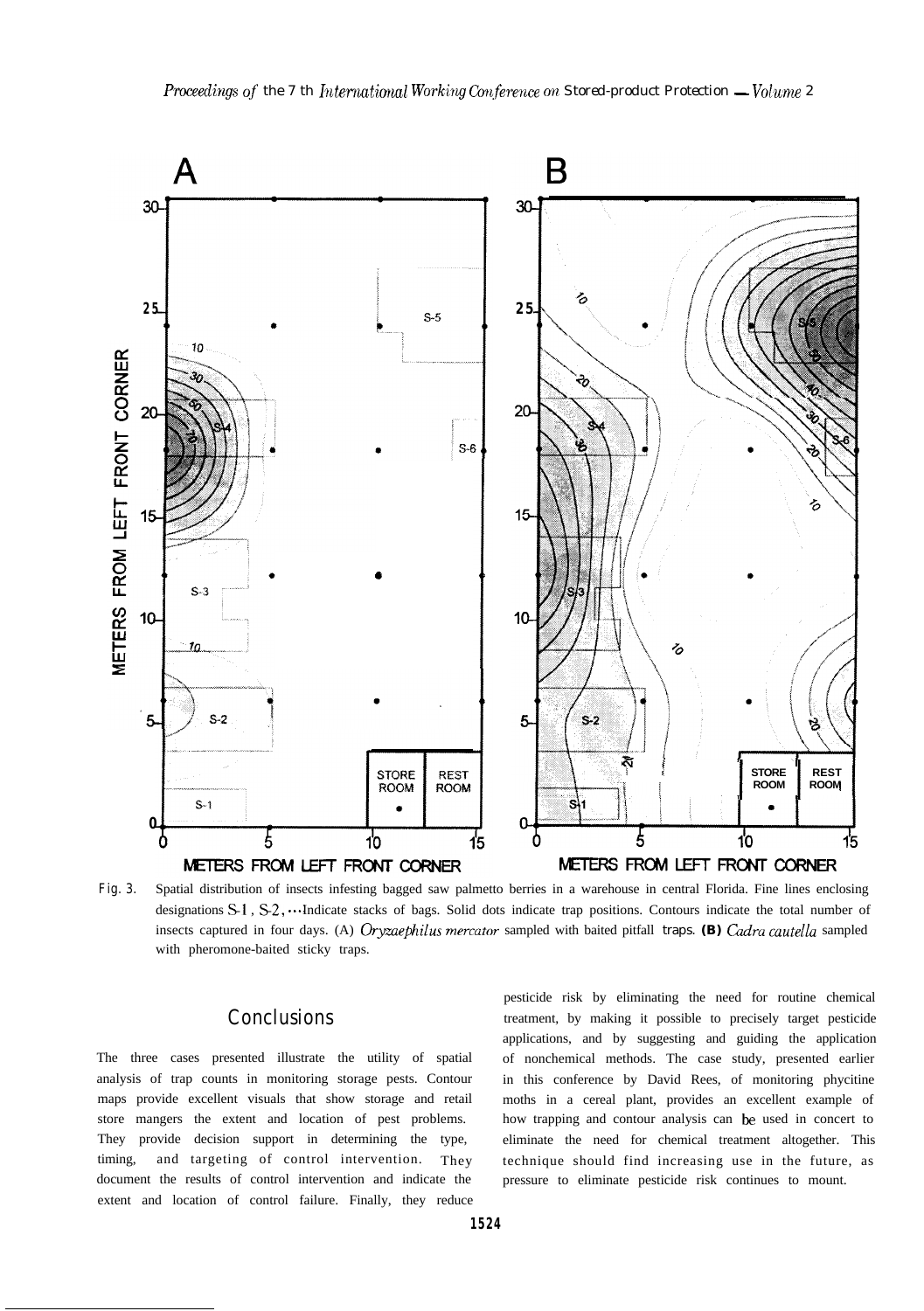

Fig.4. Spatial distribution of *Plodia interpunctella* infesting the pet supply department and adjacent areas of a large retail department store. Solid dots indicate trap positions. Dashed lines indicate the extent of the pet supply department. (A) Contours of raw trap counts (number of moths captured in 96 hr) (B) Indicator contours obtained by assigning a value of 1 to all traps with normalized catch  $\leq 0.95$  and a value of 0 to all others. At least 95 % of captures would be expected to occur within the shaded areas.

# **Acknowledgments**

Research reported in this paper was supported in part by funds from Pollution Prevention Project No. 1053, Strategic Environmental Research and Development Program ( SERDP ), Richard Brenner, Principal Investigator. We

thank our cooperators in industry, who made their facilities available for research. Paul Kendra and Betty Weaver assisted in many aspects of the studies, and we are grateful for their efforts in setting up tests, counting and identifying insects, and tabulating and analyzing data. We are also indebted to Paul for helpful discussions and for preparing the figures. We thank David Weaver, Kevin Coggins and Peter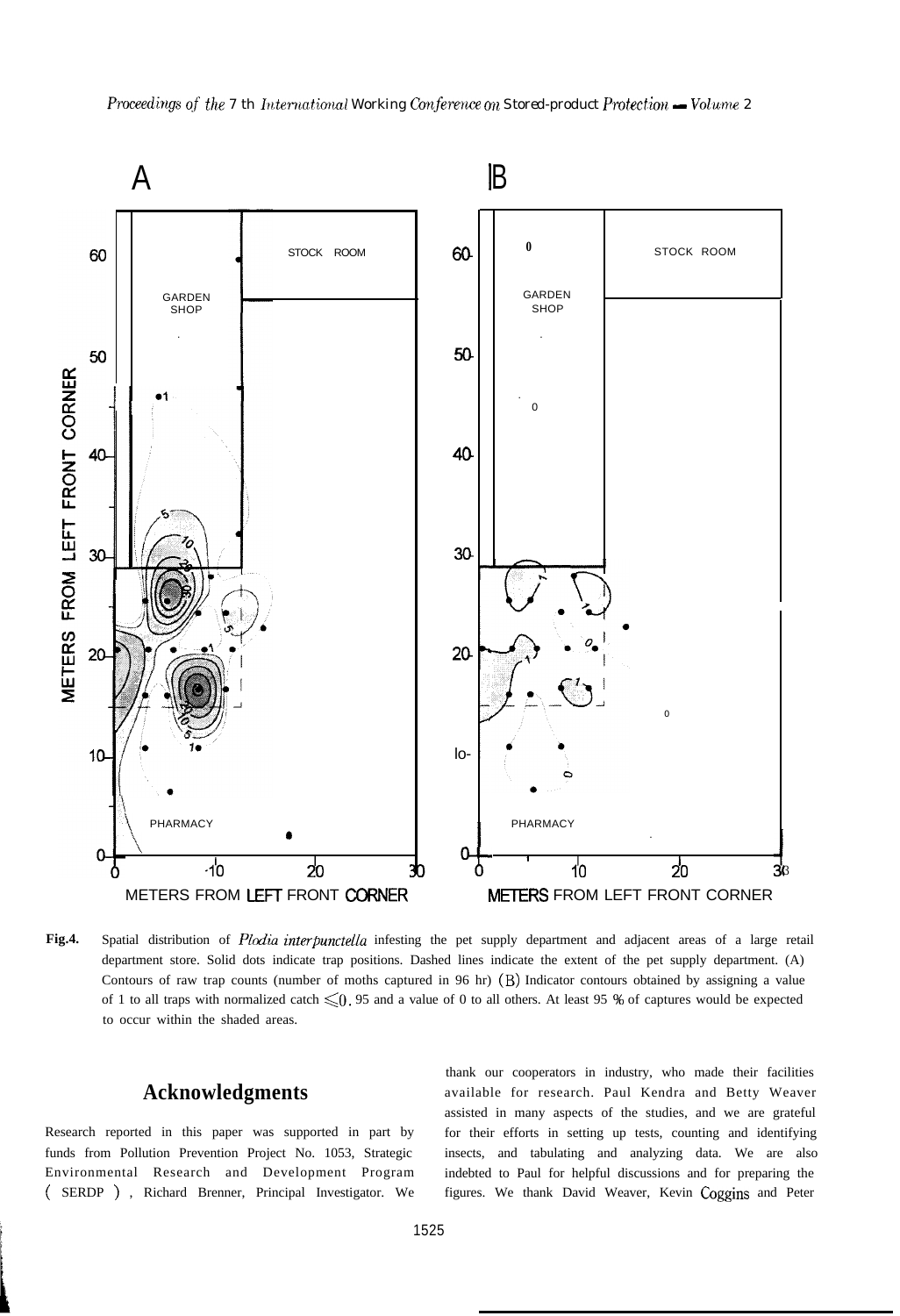Sun for their help with the bulk grain study, Dee Arbogast for help in setting up the warehouse study, and Shahpar Chini for technical assistance in the laboratory, including tabulation and analysis of data. Finally, we would like to express our appreciation to Susanna Dyby, Michael Mullen, and Larry Zettler for their critical review of an earlier version of the manuscript and for their helpful suggestions.

## **References**

- Arbogast, R. T. . Weaver, D. K., Kendra. P. E. and Brenner, R. J. 199s. Implications of spatial distribution of insect populations in storage ecosystems. Environmental Entomology. 27, 202 - 2 16.
- Barak. A. V. , Burkholder, W. E. and Faustini, D. L. 1990. Factors affecting the design of traps for stored-product insects. Journal of the Kansas Entomological Society, 63, -166 - 485.
- Brenner. R. J. 1993. Preparing for the 21st century: research methods in developing management strategies for arthropods and allergens in the structural environment. In: Wildey, K. B. and Robinson. W. H. . ed., Proceedings of the 1st International Conference on Insect Pests in the Urban Environment. 30 June-3 July 1993, Cambridge, England. Exeter  $(UK)$ : BPCC Wheatins Ltd., 57 = 69.
- Brenner, R. J. , Focks. D. A. , Arbogast. R. T. . Weaver, D. K. and Shuman, D. 1998. Practical use of spatial analysis in precision targeting for integrated pest management. American Entomologist.  $44, 79 - 101$ .
- Brenner. R. J. and Pierce, R. R. 1991. Seasonality of peridomestic cockroaches ( Blattoidea: Blattidae ): mobility, winter reduction, and effect of traps and baits. Journal of Economic Entomology, 8-l 1735 - 1745.
- Burkholder, W. E. 1982. Stored-product insect behavior and pheromone studies: keys to successful monitoring and trapping. In: Proceedings of the 3rd International Working Conference on Stored-Product Entomology, 23 = 28 October 1983. Manhattan, Kansas. USA, 20-33.
- Cogan, P. M. . Wakefield. M. E. and Pinniger, D. B. 1991. PC, a novel and inexpensive trap for detection of beetle pests at low densisties in bulk grain. In: Fieurat-Lessard, F. and Ducom, P. . ed. , Proceedings of the 5th International Working Conference on Stored Product Protection,  $9 - 1$ -1 Sep 1990, Bordeaux. France, 1312  $-$ 1328.
- Haines, C. , Ress, D. , Ryder, K. , Sistyanto, S. and Cahyana, Y. 1991. Brown-rice bait-bags for monitoring insect pest populations in bag stacks of milled rice as an aid to pest control decision making. In: Fleurat-Lessard, F. and Ducom, P. , ed. , Proceedings of the 5 th International Working Conference on Stored Product Protection,  $9 - 14$ Sep 1990, Bordeaux, France, 1351 - 1358.

Isaaks, E. H. and Srivastava R. M. 1989. An introduction to

applied geostatistics. Oxford University Press, Oxford. 561~.

- Jansen. M. J. W. 1979. How many victims will the pitfall make? Acta Biotheoretica. 28.98 - 122.
- Keckler. D. 1095. Surfer for Windows. Version 6. Golden Software, Inc. , Golden, Colorado, USA.
- Liebold. A. M. , Rossi, R. E. and Kemp, W. P. 1993. Geostatistics and geopgraphic information systems in applied insect ecology. Annual Review of Entomology, 38,  $303 - 327$ .
- Lippert. G. E. and Hagstrum. D. W. 1987. Detection or estimation of insect populations in bulk-stored wheat with probe traps. Journal of Economic Entomology. SO. 601 - 601.
- Loschiavo, S. R. 1975. Field test of devices to detect insects in different kinds of grain storages. Canadian Entomologist. 107,385 - 389.
- Loschiavo, S. R. and Atkinson, J. M. 1973. An improved trap to detect beetles in stored grain. Canadian Entomologist, 105, 437 - 140.
- Mullen. M. A. 1992. Development of a pheromone trap for monitoring  $Tribolium\ castanew$ . Journal of Stored Products Research, 28, 245 249.
- Pierce, L. H. 1994. Using pheromones for location and suppression of phycitid moths and cigarette beetles in Hawaii- a five-year study. In: Highley, E. , Wright, E. J. . Banks. H. J. and Champ, B. R. , ed. , Proceedings of the 6th International Working Conference on Stored Product Protection. 17 - 23 April 1994, Canberra, Australia. Wallingford ( UK) : CAB International, <sup>139</sup> - 443.
- Pinniger, D. B. 1991. Sampling and trapping insect populations, the importance of environment, insects and trade. In: Fleurat-Lessard, F. and Ducom, P. , ed. , Proceedings of the 5th International Working Conference on Stored Product Protection, 9 - 14 September 1990, Bordeaux, France, 1297 - 1306.
- Roesli. R. and Jones, R. 1994. The use of various insect traps for studying psocid populations. In: Highley. E. , Wright, E. J. , Banks, H. J. and Champ, B. R. ed. , Proceedings of the 6th International Working Conference on Stored Product Protection, 17 - 23 April 1994, Canberra, Australia. Wallngford (UK) : CAB International,  $448 - 450$ .
- Rossi. R. E. , Mulla, D. J. , Journel, A. G. and Franz, E. H. 1992. Geostatistical tools for modeling and interpreting ecological spatial dependence. Ecological Monographs, 62, 277-314.
- Trematara, P. , Rotundo, G. and De Cristofaro, A. 1994. Trapping stored-product insects using an unbaited multifunnel trap. In: Highley, E. , Wright, E. J. , Banks, H. J. and Champ, B. R. , ed. , Proceedings of the 6th International Working Conference on Stored Product